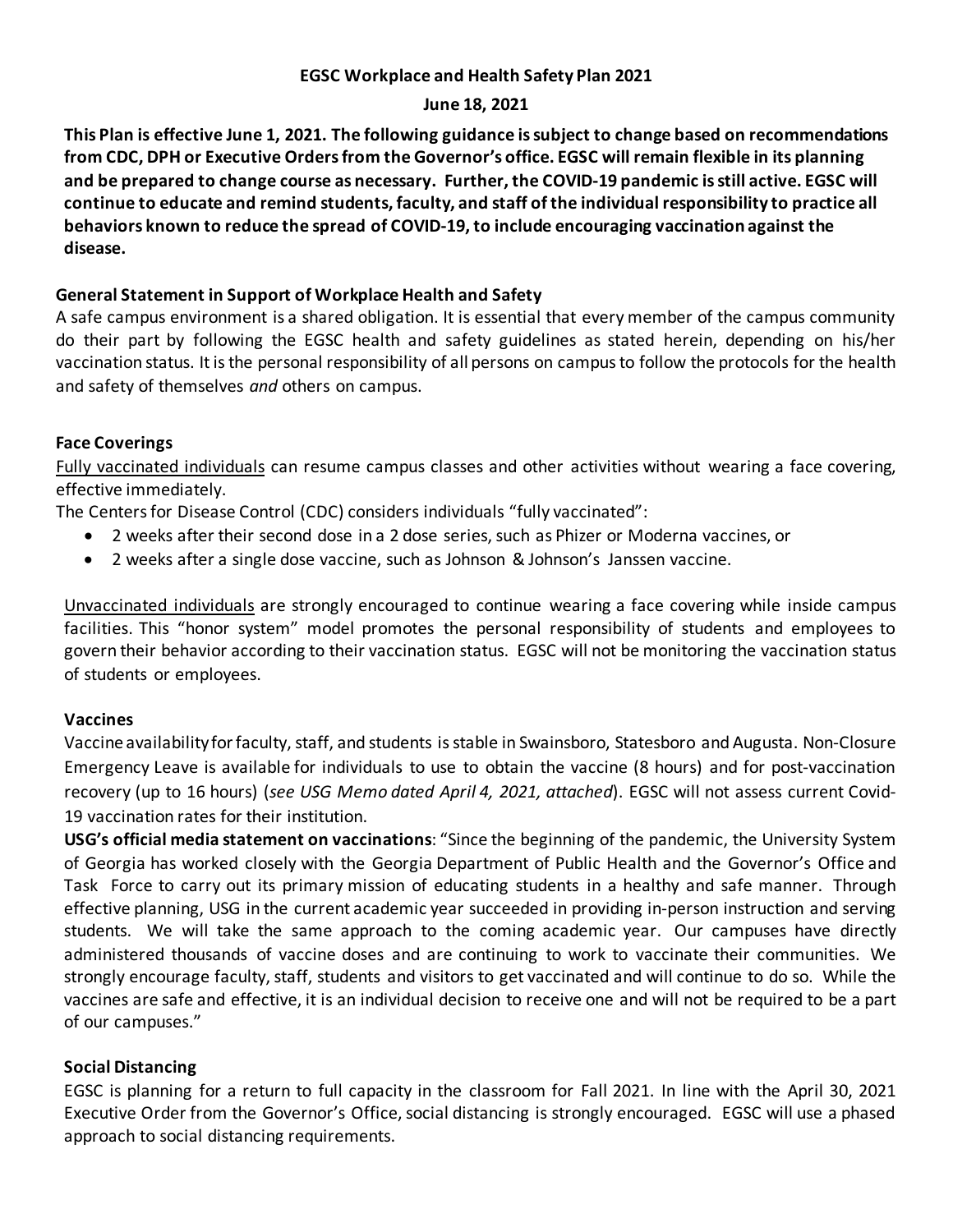**Summer Semester 2021**: All Summer Semester face to face courses will continue social distancing. For summer semester 2021, for classes that are held in any computer classrooms at EGSC Swainsboro and Statesboro, IT will keep in place the social distancing signage placed on computer desks. Other locations at the campuses where student computers are available (i.e., Cybercafe, near Humanities/Social Sciences office suite, Library, ACE) will also maintain social distancing as required.

Web cameras / web camera stands that were installed in all EGSC classrooms to accommodate synchronous and hybrid instruction methods will remain in place.

**Fall Semester 2021**: social distancing in classrooms and labs will no longer be required, but strongly encouraged for unvaccinated individuals, when possible. Prior to the start of Fall semester, Plant Operations will restore classrooms and labs to full seating capacity. Prior to the beginning of fall semester 2021, IT will remove all social distance signage placed on computer desks and return chairs to the computer desks that were designated for social distancing. Other locations at the campuses where student computers are available (i.e., Cybercafe, near Humanities/Social Sciences office suite, Library, ACE) will be reconfiguredfor 100% accessibility of the student computers in those respective locations.

Web cameras / web camera stands that were installed in all EGSC classrooms and labs to accommodate synchronous and hybrid instruction methods will remain in place.

Students and employees may conduct and participate in face-to-face meetings and activities using the social distancing, face covering and mitigation guidelines contained herein.

Vendors performing work on campus will be informed of the EGSC requirements for unvaccinated individuals through notices prior to their entry on campus (see below).

EGSC may not be able to guarantee social distancing in all interior spaces.

### **Mitigation Measures**

Cleaning mitigations will continue; sanitizing wipes will be available in the classrooms and labs, hand sanitizer available in office suites and in portable sanitizing stations, and Plant Operations will maintain a regular facilities cleaning schedule and will monitor supplies of wipes in classrooms and lab spaces. Individuals that desire to retain acrylic desk and counter shields in their workspace may be allowed to do so at the discretion of their supervisor. For summer and fall semesters 2021, IT will keep in place the hand sanitizer dispenser stands that IT provided in EGSC computer classrooms and other areas at the campuses where student accessible computers are located.

#### **Signage, Notices, Course Syllabi**

Prior to June 1, 2021, EGSC will place signage on building entrances and campus entrances stating the face covering and social distancing recommendation for unvaccinated individuals. Messaging will also provide notice that social distancing availability may be limited in certain interior spaces, and the student, employee, or vendor is aware of this and elects to enter the interior spaces. Notices of these requirements will be placed on the EGSC website landing page, D2L courses, campus TVs, social media and other areas visited frequently by employees, students and vendors. Academic Affairs will encourage faculty to include the messages for unvaccinated individuals in their course syllabi. For summer and fall semesters 2021, signage regarding social distancing and sneeze/cough etiquette currently located in EGSC computer classrooms and in other areas at the campuses where student accessible computers are located will remain in place and be updated/revised, as necessary.

The EGSC website and digital signage units at the campuses will be updated as necessary with revised social distancing requirements.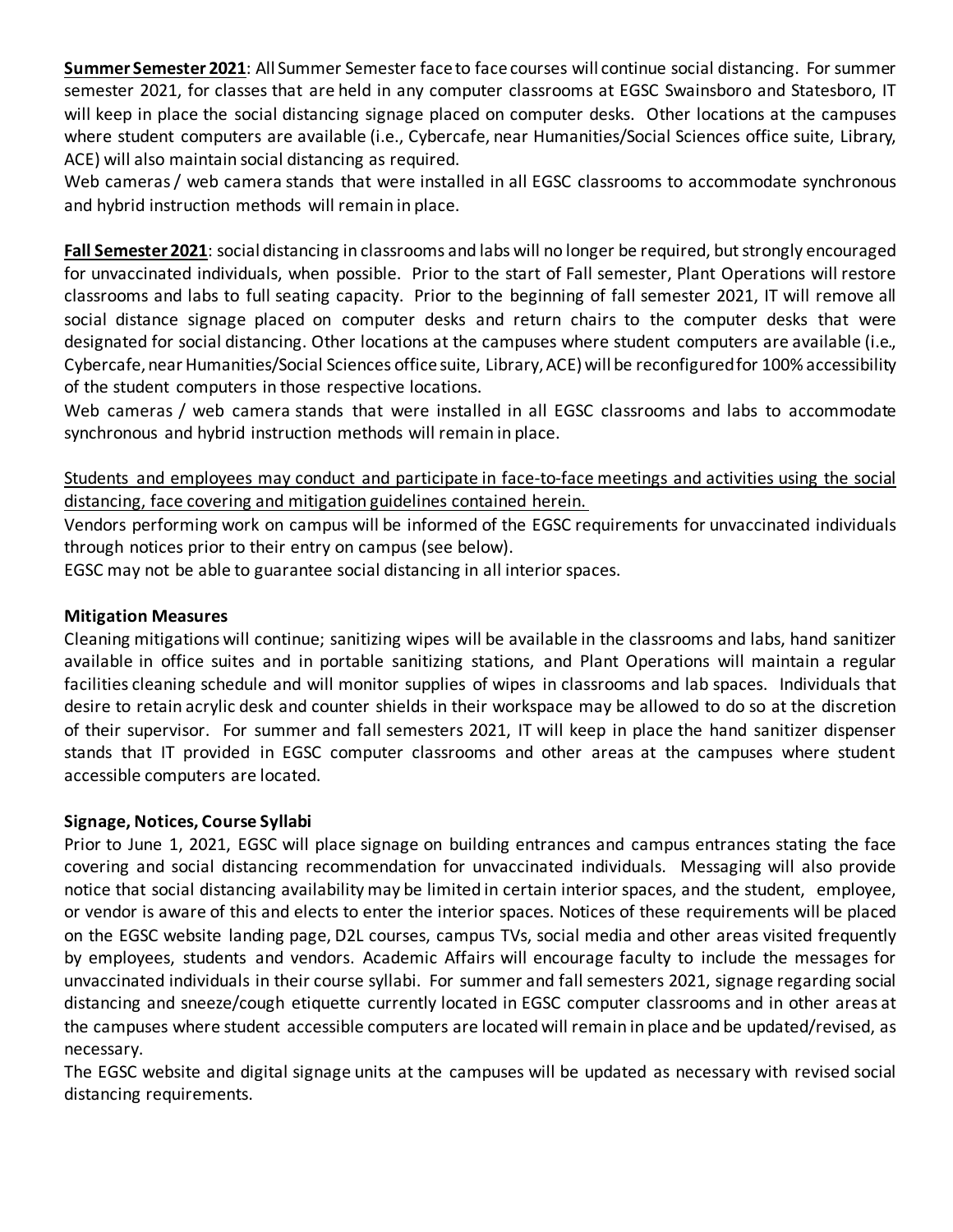## **COVID-19 Return to Campus Course**

EGSC will update the COVID-19 Return to Campus Course prior to Fall 2021. All faculty, staff and students will be required to complete the course by August 20, 2021.

## **COVID-19 Self-Reporting Form**

EGSC will continue to use the COVID-19 Self Reporting Form to receive and respond to employee and student reports. The COVID-19 Response Team will follow procedures consistent with CDC and GDPH guidance. The process for notification to faculty will remain in place. New guidance indicates that students, faculty, and staff who are fully vaccinated and have been in close contact with someone who has COVID-19 are not required to quarantine if they show no symptoms.

## **COVID-19 Testing**

EGSC Student Health Clinic will continue to offer COVID-19 testing to students. Faculty and staff are encouraged to test according to CDC guidelines governing their symptoms, exposures and vaccination status. Testing will continue to be available in our campus communities.

## **Alternate Work Arrangements(Employees)**

Alternate Work Arrangements (AWA) or accommodations granted to employees for Fall 2020 or Spring 2021 due to increased risk for severe illness with Covid-19 will end no later than June 30, 2021. All employees are expected to return to their previous work arrangement at that time. Current summer teaching assignments are excluded from this transition deadline. Lack of vaccination is not grounds for a request for an accommodation. Human Resources maintains records of alternate work arrangements.

### **Alternate Educational Arrangements(Students)**

Alternate Educational Arrangement (AEA) or accommodations granted to students for Fall 2020 or Spring 2021 due to increased risk for severe illness with Covid-19 will end no later than June 30, 2021. All students are expected to return to their traditional educational arrangement beginning Fall 2021 semester. Lack of vaccination is not grounds for a request for an accommodation. To assist actively enrolled EGSC students with technology hardships due to Covid-19, IT will have available 40 HP laptops that can be checked out by currently enrolled students. The laptops can be checked-out for one-week or two-week sessions.

#### **Telework**

With limited exceptions, employees with current Covid-19 related telework assignments should begin transitioning backto their pre-Covid-19 work arrangements and all such arrangements will end no later than June 30, 2021. Pursuant to USG policy, department heads or their designees have the authority to establish teleworking arrangements. In no circumstance should telework be considered an employee right or entitlement. All telework requests and designations are based upon management discretion and in accordance with determination of what best serves the institution and students. Depending on the availability of laptops in IT that are utilized for check-out by employees, employee laptops can be checked out by employees to aid in meeting telework requirements. The laptops will be issued on a first-come / first served basis with priority of laptops being issued to employees with a telework requirement because of Covid-19.

#### **Travel**

As of May 2021, a non-essential travel ban remains in place. EGSC will evaluate and define essential travel on a case-by-case basis.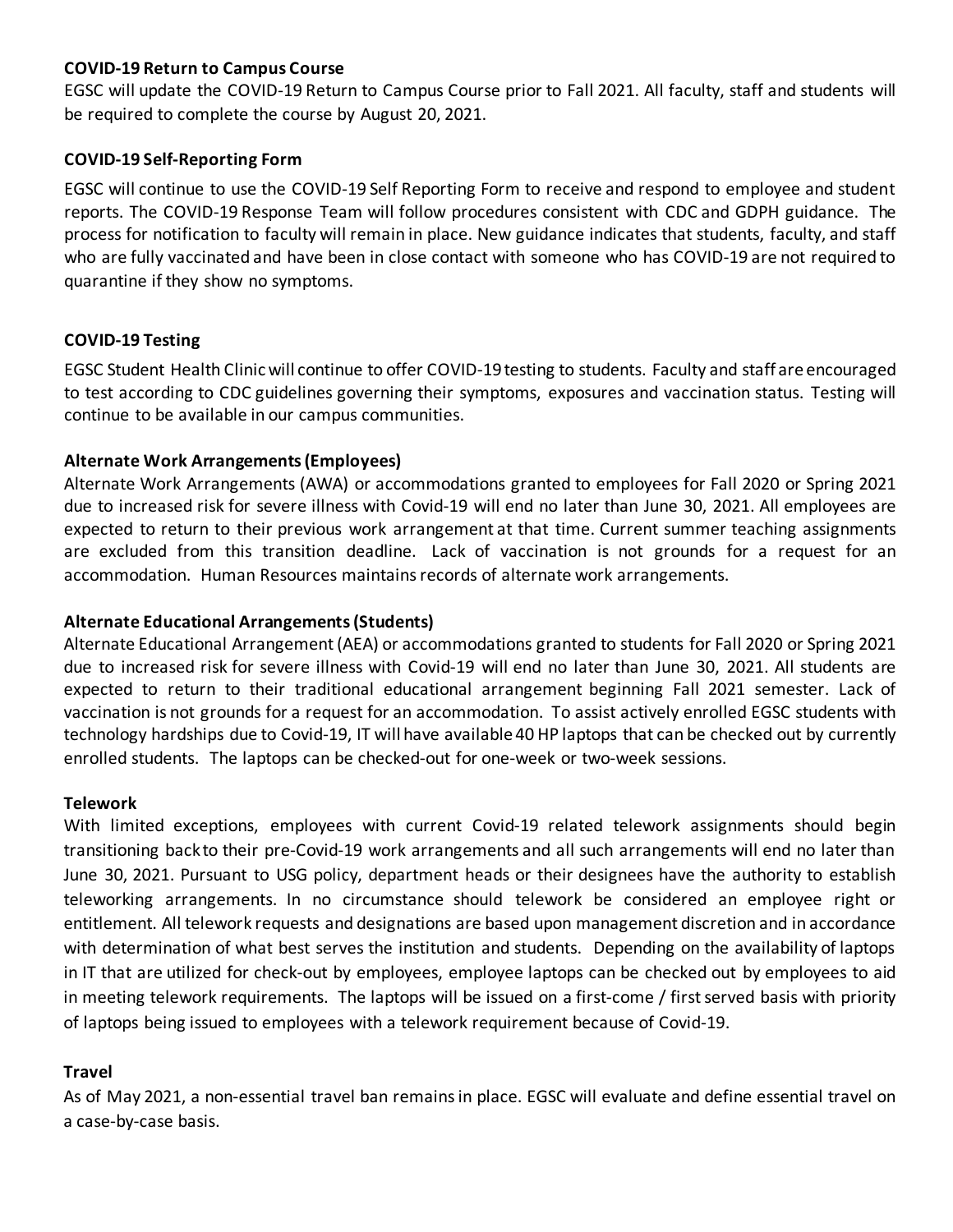## **Bus Transportation**

Mitigation measures will be consistent with USG and CDC guidance available at Fall Semester 2021 start date.

### **Vendors on Campus**

Vendors that will be on campus will be informed of the campus guidance regarding COVID-19 prior to their arrival on campus, and will be asked to sign an acknowledgement of having read the guidance and agreeing to follow the guidance.

### **Fiscal Impact**

Funding – The negative financial impact of COVID and the accompanying change in admissions requirements surpassed even the most aggressive projections. Reductions in personnel and operating expenditures, additional funding from the University System, and HEERF funding have allowed the college to continue serving students.

PPE supplies are adequate through the end of the calendar year and will be replenished as the circumstances dictate.

## **External Campuses – Statesboro and Augusta**

\*The plan acknowledges that students and employees at EGSC's instructional sites at EGSC Augusta (located on the AU Summerville Campus) and EGSC Statesboro (students and employees that use GaSouU classrooms and facilities) are subject to this plan as well as AU's reopening plan or GaSouU's reopening plan, respectively. EGSC Statesboro will continue to follow guidance from the main campus for Fall 2021. In Spring 2022, EGSC Statesboro will relocate to Georgia Southern's Nesmith Lane Building. At that time, EGSC Statesboro will be subject to the reopen plans of Georgia Southern University.

\*This plan acknowledges that employees at EGSC's dual enrollment instructional sites are subject to this plan as well as the plans or guidelines for each of the aforementioned instructional sites. A list of high school instructional sites are provided below. When the reopening guidelines for each of these sites become available, each will be incorporated into the EGSC Plan.

Brentwood High School Candler County High School Evans High School Grovetown High School Harlem High School Screven County High School \***As of 6.2.21**\*

## **Housing**

Housing will implement the following guidelines:

- 1. Housing will strongly encourage students to get vaccinated prior to their return to campus and continue to educate on the dangers of Covid-19.
- 2. Post signage informing of the continued dangers of Covid-19 for non-vaccinated individuals and the strong recommendation to wear a mask interior of the facilities.
- 3. Housing will maintain the desk shields currently in place as an added precaution.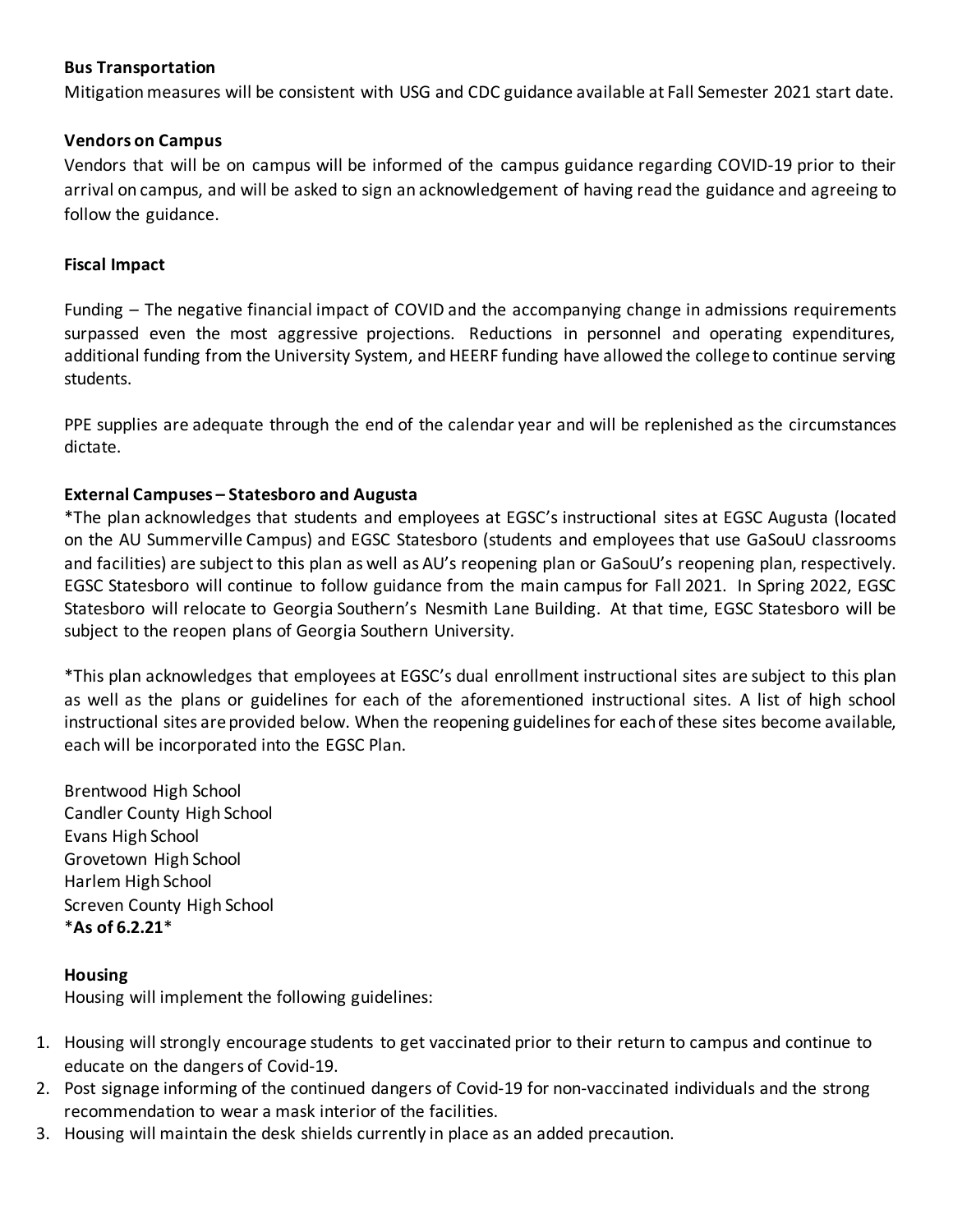- 4. Cleaning and disinfection of shared use office areas, desk areas, and common spaces will continue. Sanitizing wipes and sprays will be requested as needed to achieve this task from plant operations.
- 5. Social distancing will no longer be required but will be strongly encouraged for unvaccinated individuals.
- 6. The visitation policy that disallowed outside visitors during the pandemic will revert to the previous stated policy.
- 7. Due to the significant decrease in housing occupancy, additional social distancing during move in will not be necessary.

## **Athletics**

Athletics will follow the guidance provided herein and keep the Task Force informed of any and all COVID related matters or issues as mandated by the NJCAA or GCAA.

# **Student Health Clinic**

Face coverings will be required of all staff and patients in the Student Health Clinic. Unvaccinated individuals will be required to socially distance. All clinic staff will wear face coverings.

# **Dining Hall**

Seating will return to full capacity. Signage regarding social distancing and face covering recommendations for unvaccinated individuals will be posted.

# **Communications Plan**

Communication is essential to ensure a successful transition back to campus while adhering to EGSC's 2021 Workplace and Health Safety Plan. Key communication points include: Face coverings not required for fully vaccinated individuals; continued social distancing is encouraged; continue to use mitigation measures; continue to self-report, if COVID-19 symptoms occur.

The following tables summarize EGSC's communications plan for our various units and COVID-19 committees:

# **Workplace & Health Safety:**

| Content      | <b>Audience</b> | <b>Timeline</b> | Content        | <b>Critical Points</b> | <b>Method of</b>  |
|--------------|-----------------|-----------------|----------------|------------------------|-------------------|
| <b>Topic</b> |                 |                 | Owner          |                        | Communication     |
| Workplace    | Students,       | <b>Before</b>   | Mary           | 1) Ensuring a          | Email, printed    |
| and Health   | Staff,          | faculty/staff   | Smith,         | healthy campus         | letters, printed  |
| Safety       | Faculty,        | or students     | Chief of       | environment            | signage, D2L      |
|              | Visitors,       | return to       | Staff &        | while meeting          | announcements,    |
|              |                 | campus;         | Legal          | Mission of the         | campus TV         |
|              | Vendors,        | proposed        | <b>Affairs</b> | college                | network,          |
|              | Community       | $date - July$   |                |                        | webpage; video;   |
|              |                 | 1,2021          | Linda          | 2) Educate             | weekly email      |
|              |                 |                 | Upchurch,      | audience on            | updates from      |
|              |                 |                 | Director of    | updated COVID-19       | President.        |
|              |                 |                 | <b>Nursing</b> | and campus safety      |                   |
|              |                 |                 |                | measures (via          |                   |
|              |                 |                 |                | video                  |                   |
|              |                 |                 |                | announcements,         | (All materials to |
|              |                 |                 |                | printed signage,       | be                |
|              |                 |                 |                | D2L and myEGSC         | recommended       |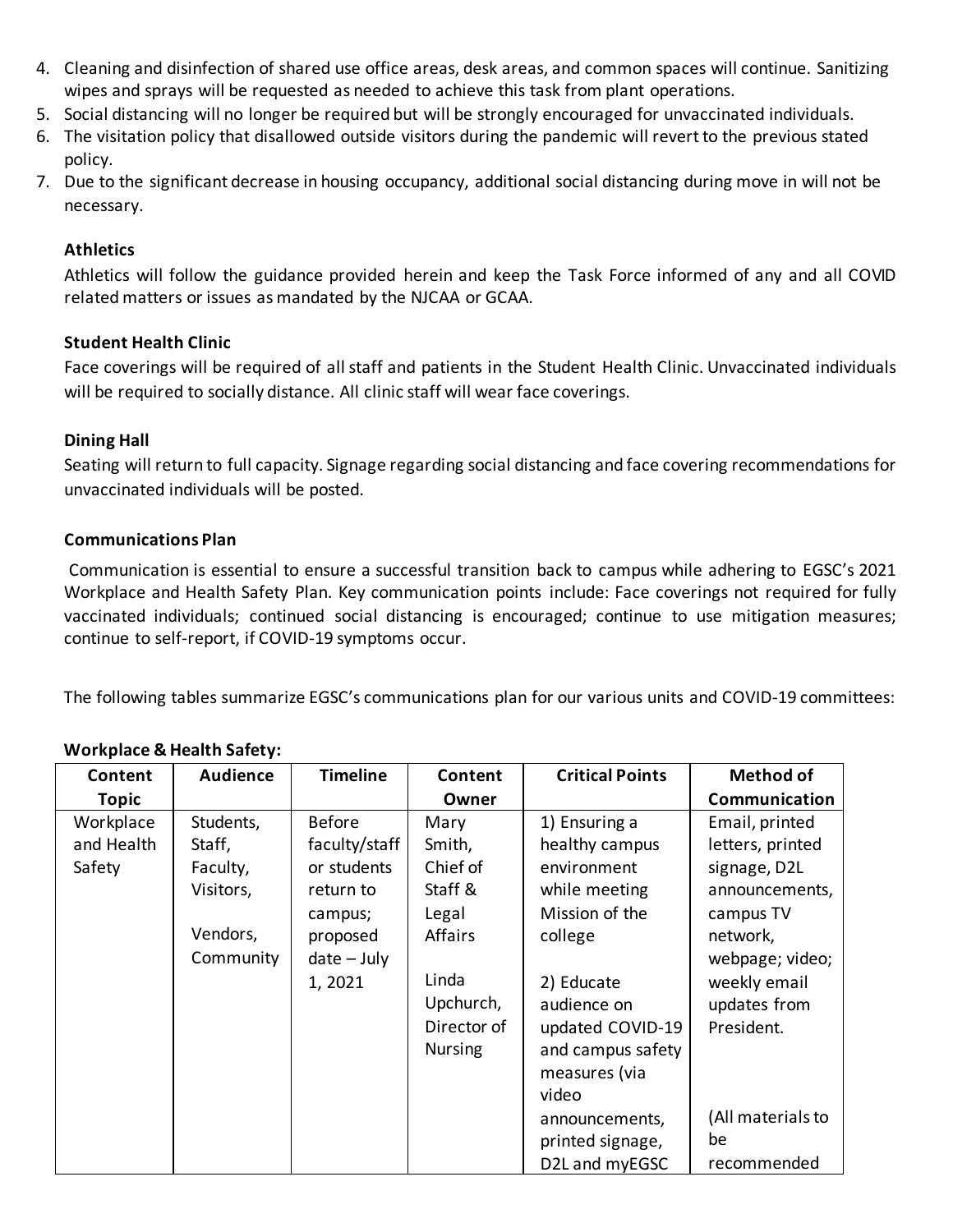|  |  | acknowledgments,      | and reviewed by      |
|--|--|-----------------------|----------------------|
|  |  |                       |                      |
|  |  | printed letters and   | Workplace and        |
|  |  | email, and            | <b>Health Safety</b> |
|  |  | webpage               | Committee,           |
|  |  | announcements)        | Human                |
|  |  |                       | Resources, and       |
|  |  | 3) Highlighting       | <b>EGSC</b>          |
|  |  | personal              | administration       |
|  |  | responsibility as     | prior to             |
|  |  | critical to safety of | implementation)      |
|  |  | all, including:       |                      |
|  |  | hygiene practices     |                      |
|  |  | and                   |                      |
|  |  | recommending          |                      |
|  |  | social distancing     |                      |
|  |  | for unvaccinated      |                      |
|  |  |                       |                      |
|  |  | individuals           |                      |
|  |  |                       |                      |
|  |  | 6) Monitoring for     |                      |
|  |  | changes in safety     |                      |
|  |  | practices             |                      |
|  |  | recommended by        |                      |
|  |  | <b>CDC and GDPH</b>   |                      |
|  |  | guidelines            |                      |
|  |  |                       |                      |
|  |  | 7) Evaluating         |                      |
|  |  | effectiveness of      |                      |
|  |  | safety measures.      |                      |
|  |  | Make                  |                      |
|  |  | recommendations       |                      |
|  |  | per outcomes.         |                      |
|  |  |                       |                      |

# **Academics & Research:**

| Content<br><b>Topic</b>      | <b>Audience</b> | <b>Timeline</b>                                                                                                                                                                 | Content<br>Owner                                                           | <b>Critical Points</b>                                                                                                                                                                                                                   | <b>Method of</b><br>Communication                                                                               |
|------------------------------|-----------------|---------------------------------------------------------------------------------------------------------------------------------------------------------------------------------|----------------------------------------------------------------------------|------------------------------------------------------------------------------------------------------------------------------------------------------------------------------------------------------------------------------------------|-----------------------------------------------------------------------------------------------------------------|
| Academics<br>and<br>Research | <b>Students</b> | We will begin<br>communicating<br>to students<br>about<br>reopening<br>plans<br>beginning on<br>June 15, 2021.<br>We plan to<br>communicate<br>with students<br>at least once a | Sandra<br>Sharman,<br>VP for<br>Academic<br>&<br>Student<br><b>Affairs</b> | Changes that will<br>impact the<br>academic and<br>research<br>experience: the<br>understanding that<br>academics will<br>continue to serve<br>the needs of the<br>students,<br>regardless of the<br>instructional<br>delivery, and that | Primary: email<br>and text<br>messages<br>Secondary:<br>social media<br>posts directing<br>students to<br>email |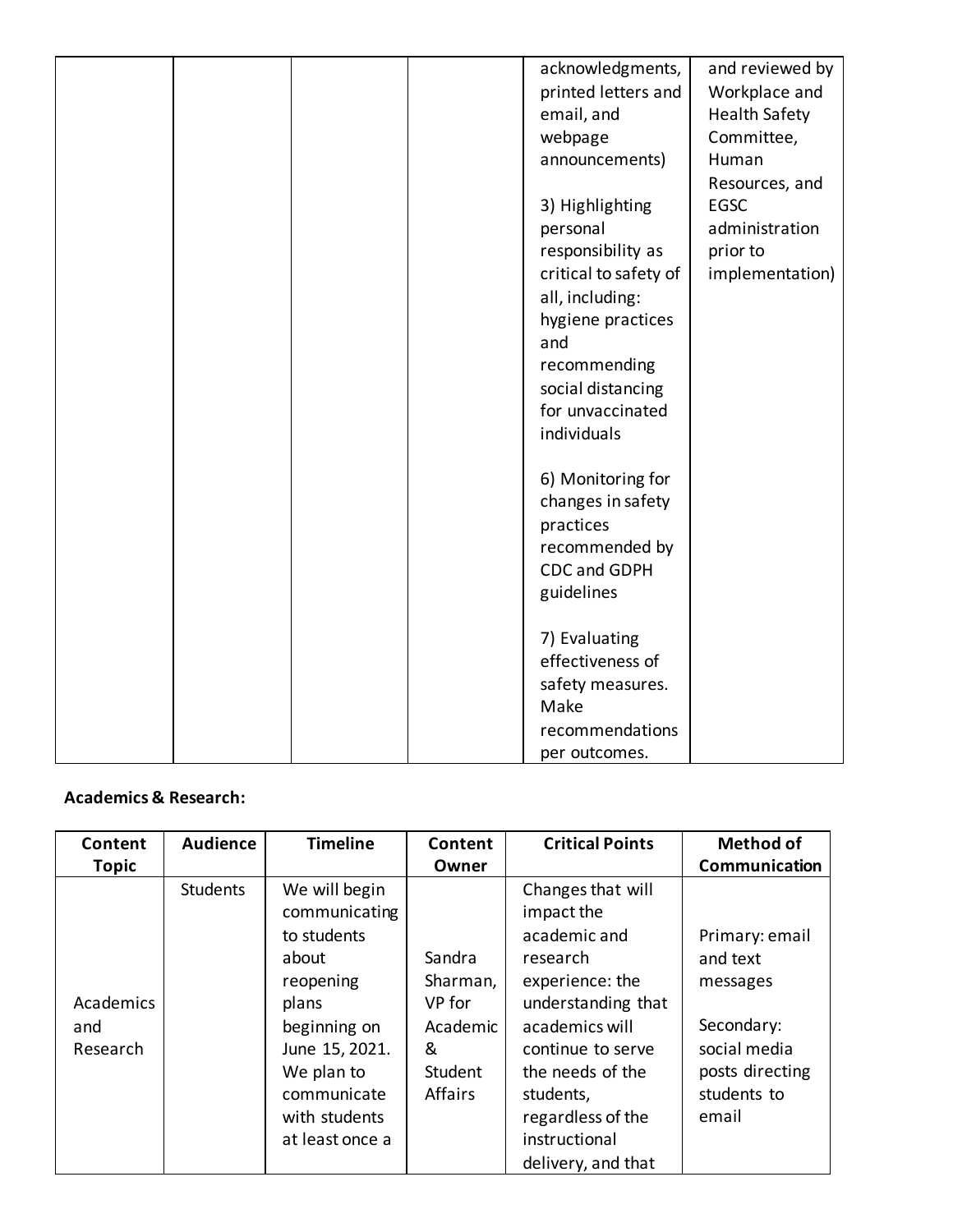| week. | barring specific<br>directives from the<br>Governor or USG,<br>we anticipate that<br>face to face classes<br>will resume in the<br>fall as they were |
|-------|------------------------------------------------------------------------------------------------------------------------------------------------------|
|       | prior to COVID-19.                                                                                                                                   |

# **Public Service, Outreach, Continuing Education & Cooperative Extension:**

| Content<br><b>Topic</b>                                                                 | <b>Audience</b>                                       | <b>Timeline</b> | <b>Content Owner</b>                                                                                                                     | <b>Critical</b><br><b>Points</b>                                                                                                                              | <b>Method of</b><br>Communication                    |
|-----------------------------------------------------------------------------------------|-------------------------------------------------------|-----------------|------------------------------------------------------------------------------------------------------------------------------------------|---------------------------------------------------------------------------------------------------------------------------------------------------------------|------------------------------------------------------|
| Public<br>Service/<br>Outreach/C<br>ontinuing<br>Education/C<br>ooperative<br>Extension | Faculty,<br>Staff,<br>Students,<br>&<br>Communit<br>y | July 1,<br>2021 | Angie Williams<br>(Chair), Director<br>of Event<br>Planning &<br>Scheduling<br>Harley Smith,<br>Community<br>Learning Center<br>Director | Suggested<br>Social<br>Distancing<br>Guidelines<br>for<br>Unvaccinate<br>d<br><b>Individuals</b><br>& Protocols;<br>Date, Time,<br>& Location<br>Availability | Website, Social<br>Media, Local &<br>Area Newspapers |

# **Student Life:**

| Content                                | <b>Audience</b> | <b>Timeline</b>                                                                                                                                                | Content                                                                   | <b>Critical Points</b>                                                                                                                   | <b>Method of</b>                                                                                                              |
|----------------------------------------|-----------------|----------------------------------------------------------------------------------------------------------------------------------------------------------------|---------------------------------------------------------------------------|------------------------------------------------------------------------------------------------------------------------------------------|-------------------------------------------------------------------------------------------------------------------------------|
| <b>Topic</b><br>Student<br><b>Life</b> | <b>Students</b> | We will begin<br>communicating<br>to students<br>about the<br>updated return<br>to campus plan<br>for Fall 2021<br>beginning on<br>July 1, 2021.<br>We plan to | Owner<br>Sandra<br>Sharman,<br>VP for<br>Academic<br>& Student<br>Affairs | Continue to<br>encourage<br>proper<br>handwashing<br>techniques,<br>encourage<br>social<br>distancing for<br>unvaccinated<br>individuals | Communication<br>Primary: email<br>and text<br>messages<br>Secondary: social<br>media posts<br>directing<br>students to email |
|                                        |                 | communicate<br>with students                                                                                                                                   |                                                                           | and as well as<br>promoting the                                                                                                          |                                                                                                                               |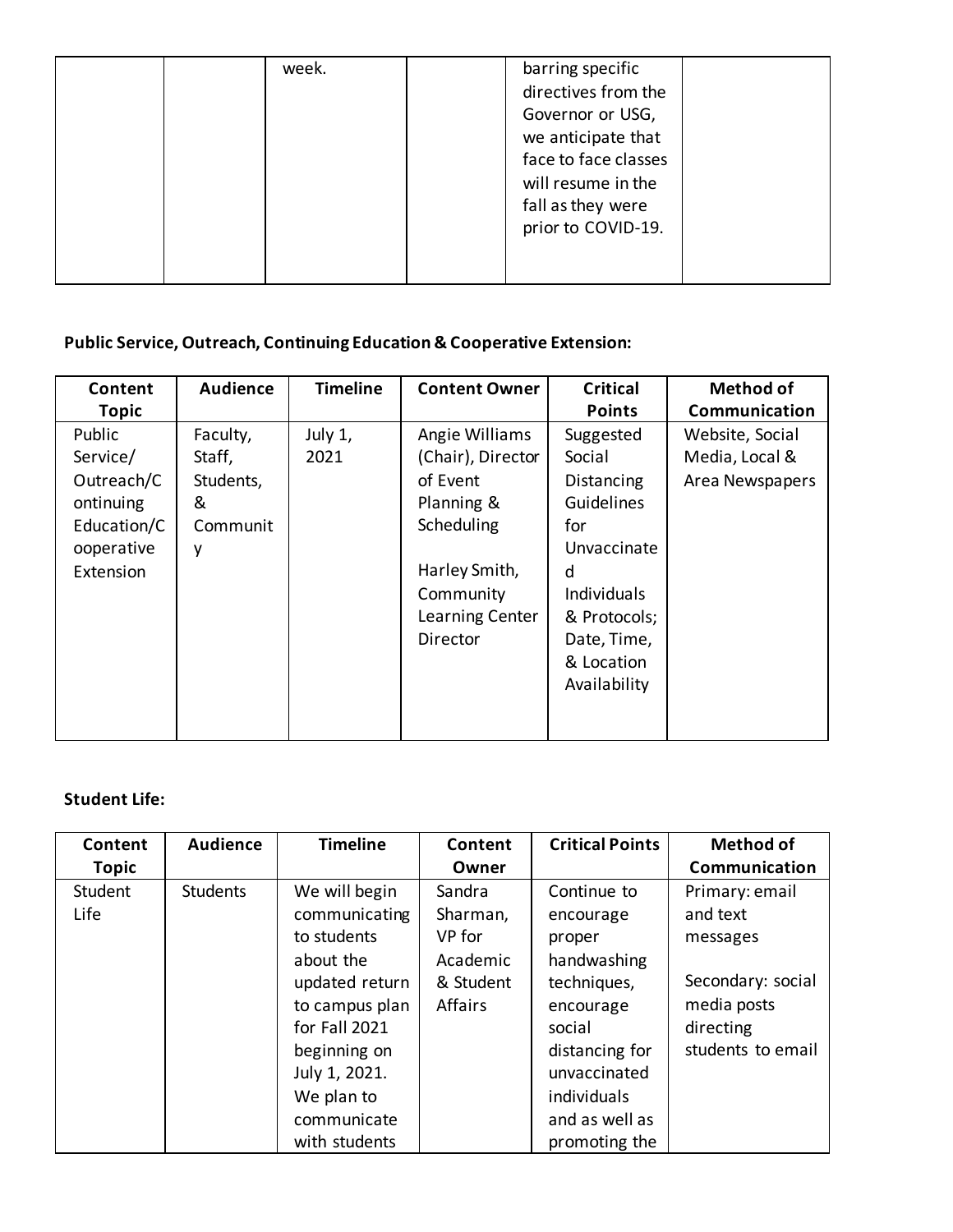| at least once a<br>week. | vaccine. |  |
|--------------------------|----------|--|
|                          |          |  |

# **Enrollment Management:**

| Content      | <b>Audience</b> | <b>Timeline</b>        | Content      | <b>Critical</b> | <b>Method of</b> |
|--------------|-----------------|------------------------|--------------|-----------------|------------------|
| <b>Topic</b> |                 |                        | Owner        | <b>Points</b>   | Communication    |
| Access to    | Student and     | First plan             | Jim Beall,   | Updated         | EGSC Website,    |
| services and | their           | communicated           | Associate VP | safety          | Email, and       |
| safety       | families        | to students            | for Academic | precautions     | Texting.         |
| precautions  |                 | and their              | Affairs &    | in place.       |                  |
|              |                 | families by            | Enrollment   |                 |                  |
|              |                 | July 15 <sup>th.</sup> | Management   |                 |                  |

# **Athletics:**

| Content      | <b>Audience</b> | <b>Timeline</b>  | Content        | <b>Critical</b> | <b>Method of</b> |
|--------------|-----------------|------------------|----------------|-----------------|------------------|
| <b>Topic</b> |                 |                  | Owner          | <b>Points</b>   | Communication    |
| Athletics    | <b>EGSC</b>     | We will be       | Charles        | Safety and      | Emails from      |
|              | Athletes        | communicating    | Wimberly,      | return to       | Charles          |
|              |                 | daily until Fall | Athletic       | play for all    | Wimberly, EGSC   |
|              |                 | semester         | Director/Head  | sports          | Athletic         |
|              |                 | begins in        | Softball Coach | teams for       | Director         |
|              |                 | August.          |                | Fall            |                  |
|              |                 |                  |                | Semester        |                  |
|              |                 |                  |                | 2021 at         |                  |
|              |                 |                  |                | <b>EGSC</b>     |                  |

#### **Fiscal Impact:**

| Content<br><b>Topic</b> | Audience                                   | <b>Timeline</b>                                                                                 | Content<br>Owner                         | <b>Critical</b><br><b>Points</b> | <b>Method of</b><br><b>Communication</b>                               |
|-------------------------|--------------------------------------------|-------------------------------------------------------------------------------------------------|------------------------------------------|----------------------------------|------------------------------------------------------------------------|
| <b>Fiscal Affairs</b>   | <b>EGSC</b><br>Cabinet and<br>Senior Staff | The<br>committee<br>will provide<br>information<br>to Fiscal<br>Affairs at<br>the<br>University | Cliff Gay, VP<br>for Business<br>Affairs | Fiscal<br>Impact                 | Communication<br>directly to the<br>President's Office<br>and the USG. |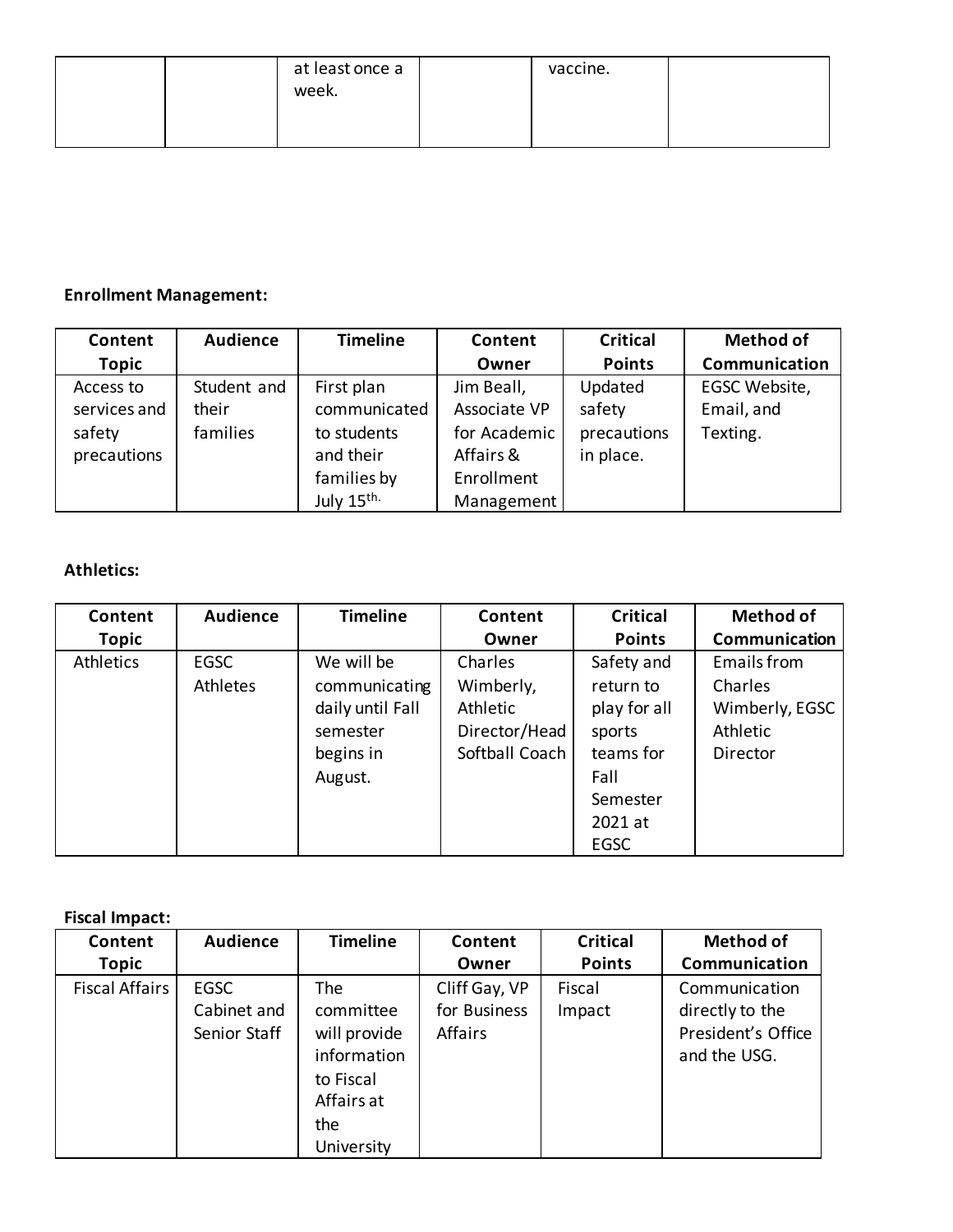|  | System     |  |  |
|--|------------|--|--|
|  | Office as  |  |  |
|  | requested. |  |  |

# **Information Technology:**

| Content      | <b>Audience</b> | <b>Timeline</b> | Content         | <b>Critical Points</b> | <b>Method of</b> |
|--------------|-----------------|-----------------|-----------------|------------------------|------------------|
| <b>Topic</b> |                 |                 | Owner           |                        | Communicatio     |
|              |                 |                 |                 |                        | n                |
| Information  | Faculty,        | Prior to        | Mike            | Social distancing      | Website and      |
| Technology   | Staff, &        | first day       | Rountree, VP    | guidelines             | email and        |
|              | <b>Students</b> | οf              | Information     | (unvaccinated          | printed          |
|              |                 | classes         | Technology      | individuals only)      | material to      |
|              |                 | for Fall        | <b>Services</b> | and cleanliness        | place in         |
|              |                 | 2021            |                 | of computer            | computer         |
|              |                 |                 |                 | classrooms             | classrooms to    |
|              |                 |                 |                 | The importance         | encourage        |
|              |                 |                 |                 | of utilizing hand      | students to      |
|              |                 |                 |                 | sanitizer and/or       | continue to      |
|              |                 |                 |                 | sanitizing wipes       | observe social   |
|              |                 |                 |                 | on computer            | distancing       |
|              |                 |                 |                 | keyboards and          | guidelines and   |
|              |                 |                 |                 | mice.                  | best practices.  |

# **Student Housing:**

| Content      | <b>Audience</b> | <b>Timeline</b> | Content        | <b>Critical</b> | <b>Method of</b> |
|--------------|-----------------|-----------------|----------------|-----------------|------------------|
| <b>Topic</b> |                 |                 | Owner          | <b>Points</b>   | Communication    |
| Housing and  | Students,       | We will begin   | Angela         | Changes that    | Email, Text      |
| Residence    | Staff,          | communicating   | Storck,        | will impact     | Messages         |
| Life         | Community       | to students     | Director of    | residential     |                  |
|              | <b>Members</b>  | about           | <b>Housing</b> | living          | Social Media     |
|              |                 | reopening       |                | experience,     | posts            |
|              |                 | plans           |                | encouraging     |                  |
|              |                 | beginning on    |                | social          |                  |
|              |                 | June 15, 2021.  |                | distancing      |                  |
|              |                 | We plan to      |                | for             |                  |
|              |                 | communicate     |                | unvaccinated    |                  |
|              |                 | with housing    |                | individuals,    |                  |
|              |                 | students at     |                | taking the      |                  |
|              |                 | least once a    |                | vaccine for     |                  |
|              |                 | week.           |                | COVID-19,       |                  |
|              |                 |                 |                | and self-       |                  |
|              |                 |                 |                | reporting in    |                  |
|              |                 |                 |                | a timely        |                  |
|              |                 |                 |                | manner if       |                  |
|              |                 |                 |                | COVID-19        |                  |
|              |                 |                 |                | symptoms        |                  |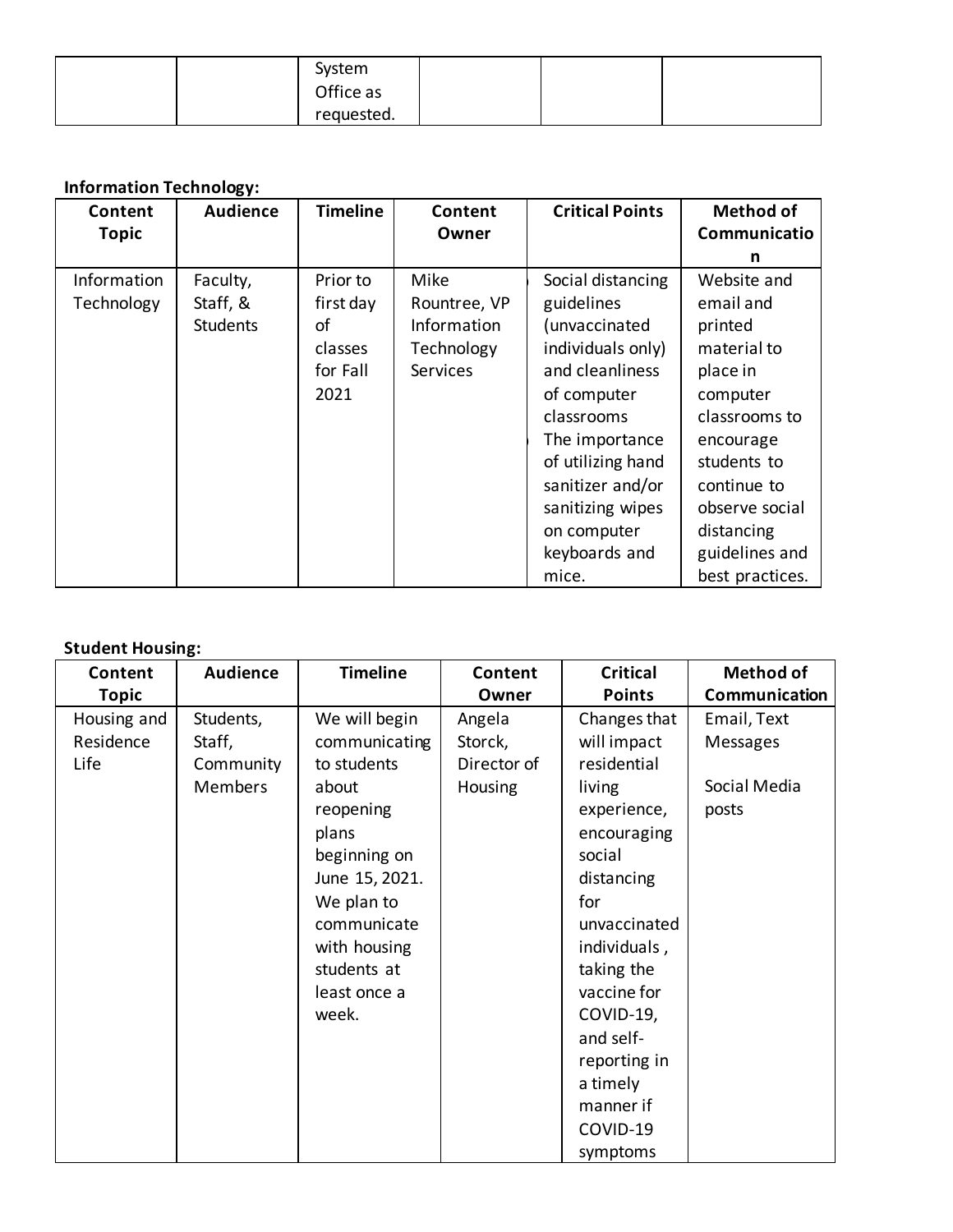#### **External Campuses:**

| Content      | <b>Audience</b>    | <b>Timeline</b> | <b>Content Owner</b>      | <b>Critical</b>  | <b>Method</b> |
|--------------|--------------------|-----------------|---------------------------|------------------|---------------|
| <b>Topic</b> |                    |                 |                           | <b>Points</b>    | of            |
|              |                    |                 |                           |                  | Communi       |
|              |                    |                 |                           |                  | cation        |
| The external | The audience for   | The             | The Augusta               | The critical     | The           |
| site         | this committee     | timeline        | Director, Nick            | points to        | methods       |
| committee    | are EGSC           | for the         | Kelch, is the             | communica        | of            |
| was formed   | Augusta/Statesb    | communi         | content owner             | te are the       | communic      |
| to address   | oro faculty, staff | cation          | for the                   | <b>Fall 2021</b> | ations will   |
| issues       | and                | and             | information               | re-opening       | be via        |
| specifically | students. Specifi  | informati       | regarding                 | approved         | catmail,      |
| concerning   | c information will | on              | AU. The                   | plans from       | text,         |
| the          | also need to be    | sharing         | Statesboro                | our partner      | phone, as     |
| Augusta,     | sent to dual       | with our        | Director, Jessica         | institutions     | well as       |
| Statesboro   | enrollment         | partner         | Williamson, is            | as well as       | utilizing     |
| and any      | students at        | institutio      | the content               | specific         | our EGSC      |
| dual         | specific off-site  | ns is on-       | owner for                 | informatio       | Augusta/S     |
| enrollment   | high school        | going           | information               | n from our       | tatesboro     |
| sites in     | locations,         | through         | regarding                 | dual             | specific      |
| which        | administrators at  | the             | GaSouU. The               | enrollment       | website       |
| faculty will | the dual           | summer,         | <b>Assistant Director</b> | on-site          | via           |
| be teaching  | enrollment sites   | leading         | of                        | high school      | our www.      |
| at the high  | and specific dual  | into the        | Admissions/Dual           | partners.        | ega.edu d     |
| school. The  | enrollment         | Fall            | Enrollment                |                  | omain.        |
| committee    | instructors from   | Semester        | Coordinator,              |                  |               |
| will         | EGSC.              | 2021.           | Maddie                    |                  |               |
| continue to  |                    |                 | Wimberly, is the          |                  |               |
| update key   |                    |                 | content owner             |                  |               |
| personnel    |                    |                 | for information           |                  |               |
| regarding    |                    |                 | regarding on-site         |                  |               |
| the return   |                    |                 | dual enrollment.          |                  |               |
| to campus    |                    |                 |                           |                  |               |
| plans for AU |                    |                 |                           |                  |               |
| and          |                    |                 |                           |                  |               |
| GaSouU, as   |                    |                 |                           |                  |               |
| well as any  |                    |                 |                           |                  |               |
| information  |                    |                 |                           |                  |               |
| shared by    |                    |                 |                           |                  |               |
| high school  |                    |                 |                           |                  |               |
| administrat  |                    |                 |                           |                  |               |
| ors          |                    |                 |                           |                  |               |
| concerning   |                    |                 |                           |                  |               |
| dual         |                    |                 |                           |                  |               |
| enrollment.  |                    |                 |                           |                  |               |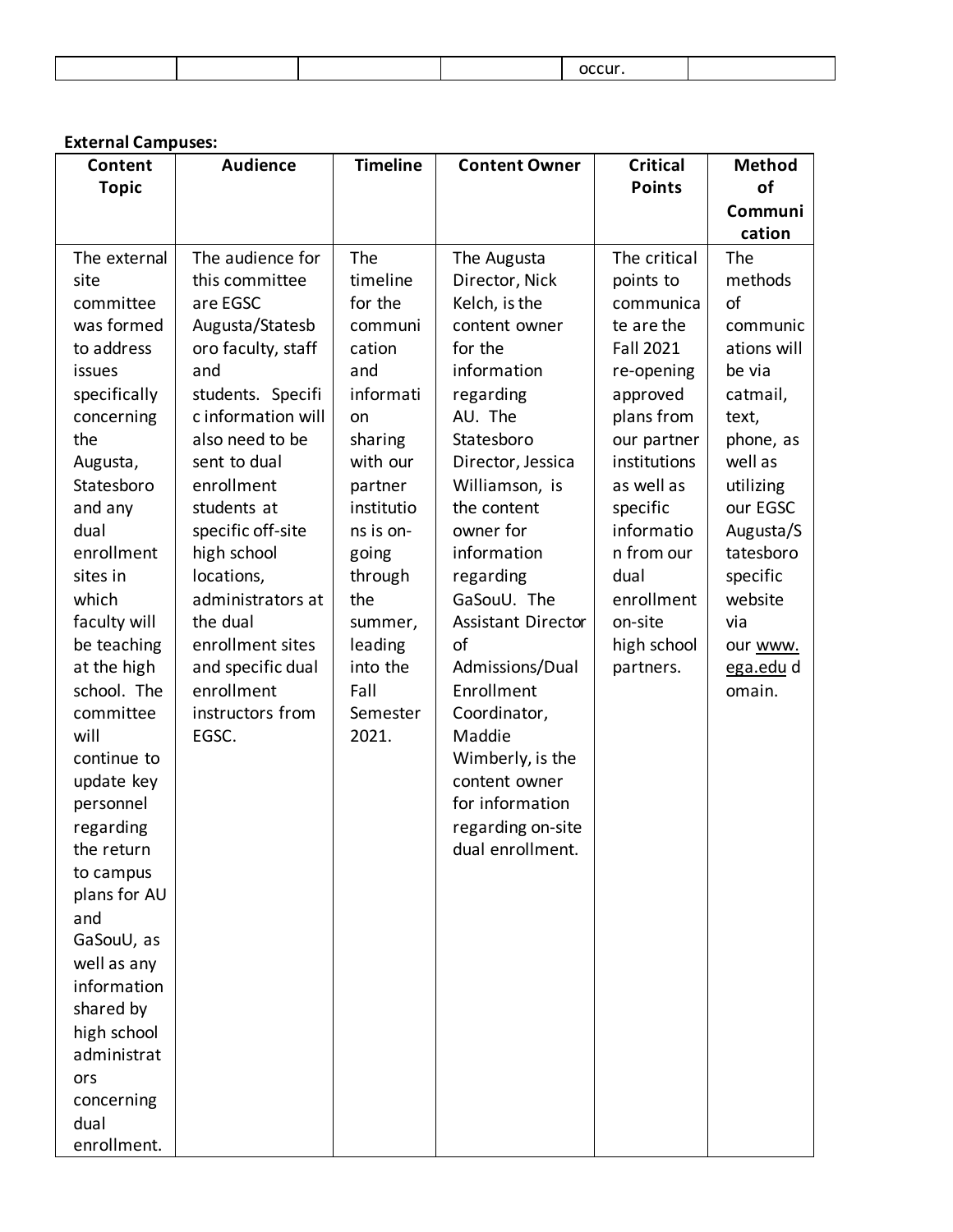

**Date**: April 5, 2021

**To:** USG Presidents USG Chief Business Officers USG Chief Human Resource Officers

**From:** Dr. Juanita Hicks, Vice Chancellor of Human Resources

**CC:** USO Senior Staff

**Re:** Guidelines to implement the Governor's Executive Order related to COVID 19 Vaccinations

The following guidance is provided in compliance with the intent of the Governor's Executive Order No. 03.31.21.02 and USG Policy on Other Leave (Board Policy 8.2.7.7 and HRAP Inclement Weather and Other Emergencies). All employees of the University System of Georgia, not including temporary employees, may use Non-Closure Emergency Leave for the purpose of COVID-19 vaccinations in the following manner:

#### (1) Available Leave

a. An employee may take up to eight (8) hours of Non-Closure Emergency Leave for the purpose of receiving aCOVID-19 vaccine.

b. An employee may also take up to sixteen (16) hours of Non-Closure Emergency Leave if he or she receives aCOVID-19 vaccine and experiences severe negative side effects that prohibit him or her from performing their duties of employment.

#### (2) Process and Procedures

- a) An employee who uses such leave must provide proof of vaccination to the employee's supervisor.
- b) An employee who uses such leave for the purpose of recovering from negative side effects of a COVID-19 vaccine shall also provide documentation from a medical provider to his or her supervisor, if requested.
- c) An employee who uses such leave must request the leave through their supervisor in accordance with the institution's leave procedures.
- d) Leave must be entered and documented in the system by a supervisor or practitioner as Non-Closure Emergency Leave to ensure proper tracking and reporting. The respective leave codes are as follows:
	- i. 00NHP Non-Closure Emergency Hourly Paid
	- ii. 00NSP Non-Closure Emergency Salary Paid
- e) After an employee has exhausted Non-Closure Emergency Leave balances, an employee may utilize other available leave as appropriate.
- (3) Effective Dates

This temporary Non-Closure Emergency Leave policy for COVID-19 vaccination is effective as of March 31, 2021 and will expire at the conclusion of the Public Health State of Emergency declared in the Governor's Executive OrderNo. 03.14.20.01and last renewed by Executive Order No. 03.31.21.01.